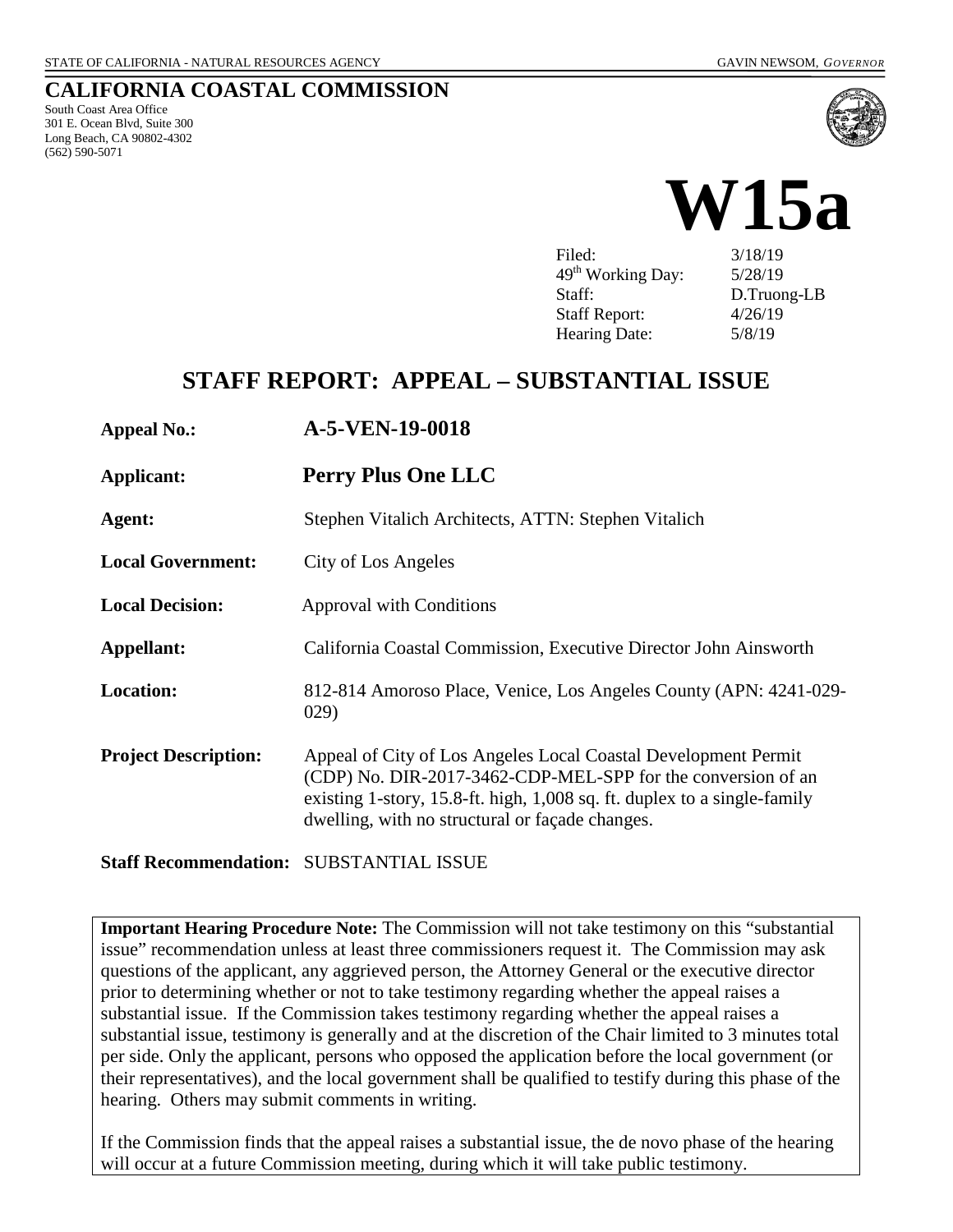## **SUMMARY OF STAFF RECOMMENDATION**

The City approved an after-the-fact conversion of a duplex to a single-family residence in Venice, an uncertified area in the City of Los Angeles. The standard of review for the appeal is Chapter 3 of the Coastal Act and the certified Venice Land Use Plan (LUP) provides guidance. Staff is recommending that the Commission determine that **a substantial issue** exists with respect to the grounds on which the appeal has been filed because the locally-approved development is inconsistent with the development policies of the Coastal Act and the certified LUP.

The appellant contends that the City-approved project is not consistent with Sections 30250(a) and 30253 of the Coastal Act and Policies I.A.5 and I.A.6 of the LUP. Section 30250(a) requires that new residential development be located within areas able to accommodate it. Section 30253 of the Coastal Act requires that new development minimize risks to life and property in high flood hazard areas and minimize vehicle miles traveled. Together, these policies encourage the concentration of development in appropriate areas that will minimize impacts to coastal resources. The certified LUP specifically designates areas in Venice that are more appropriate for duplexes and multi-family developments and those areas that are more appropriate for single-family developments, and requires the protection and preservation of existing multi-family residential neighborhoods.

Here, the project site is located in the Milwood subarea of Venice and is designated Multi-Family Residential in the LUP, which states that duplexes and multi-family dwelling units in such designated areas shall be accommodated. The City-approved project is for conversion of a duplex to a single-family residence, although the lot legally accommodates two units. The project would result in a loss of density and would not preserve overall density in areas able to accommodate it consistent with Coastal Act Section 30250. Additionally, the appellant argues that the City did not adequately discuss how the single-family residence is compatible with the character of the community. The City's findings utilize the wrong LUP policy as a basis for approval. There are no single-family designated areas in the Milwood subarea because the LUP designates the subarea for higher density and includes policies to preserve and protect stable multi-family residential neighborhoods. As such, the City-approved project raises a substantial issue with regards to the project's conformity with Section 30253 of the Coastal Act.

The applicant initially proposed an accessory dwelling unit (ADU), which would have retained two units at the site; however, the ADU was not approved by the City and is not reflected on the applicant's project plans. Thus, as proposed, the project will result in the loss of housing density in an existing developed area designated by the LUP as appropriate for more dense development. Although the loss of one unit may not seem significant on its own, projects involving loss of housing density in Venice routinely come before the Commission; thus, cumulative effects of loss of housing density in Venice is a concern. Thus, the appeal raises a substantial issue as to the proposed development's conformity with the Chapter 3 policies of the Coastal Act.

The motion to carry out the staff recommendations are on **page 4 (Substantial Issue)**.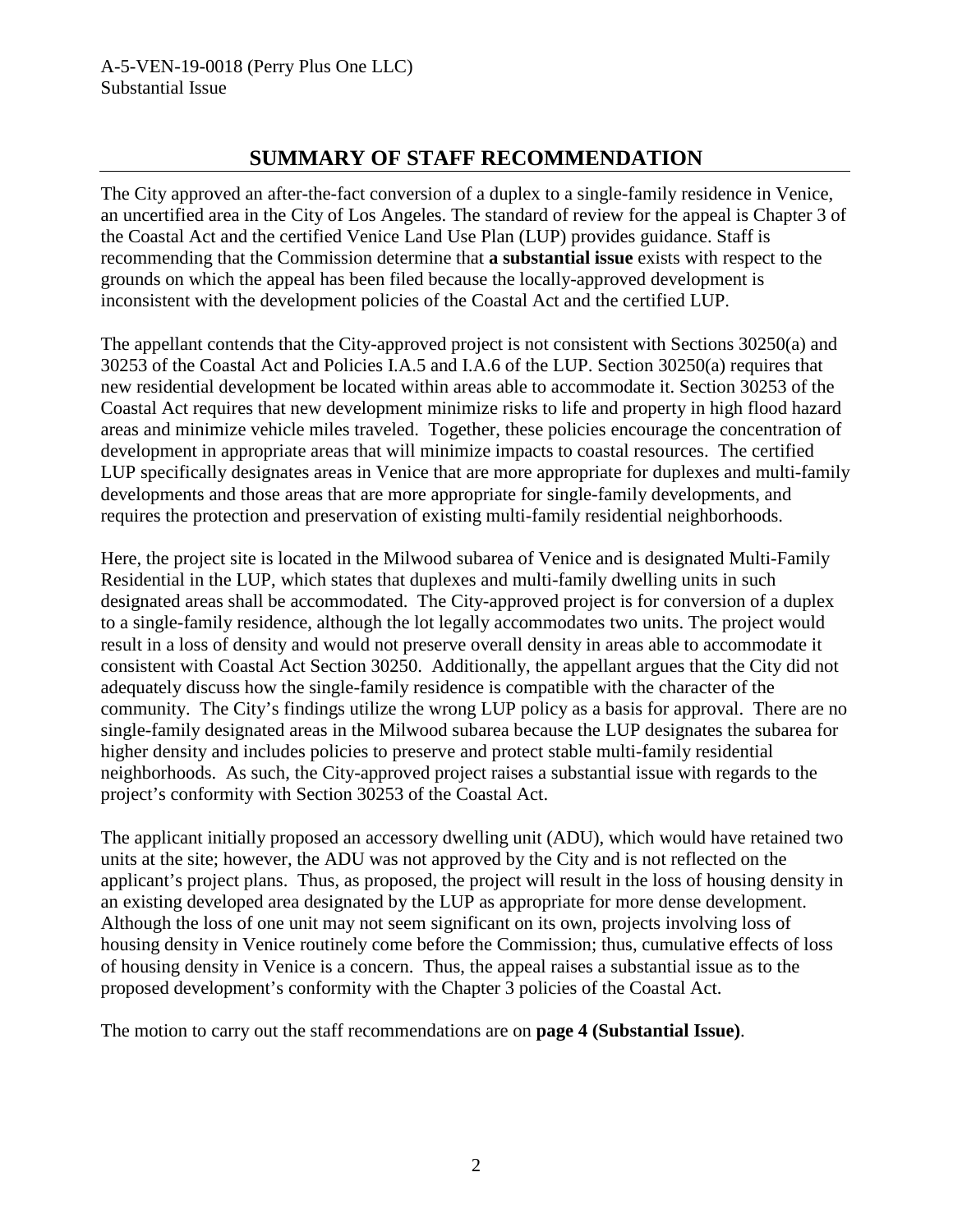# **TABLE OF CONTENTS**

## **APPENDICES – SUBSTANTIVE FILE INFORMATION**

Appendix A – Local Coastal Development Permit No. DIR-2017-3462-CDP-MEL-SPP

## **EXHIBITS**

[Exhibit 1 - Vicinity Map](https://documents.coastal.ca.gov/reports/2019/5/w15a/w15a-5-2019-exhibits.pdf) [Exhibit 2 – City-approved Plan](https://documents.coastal.ca.gov/reports/2019/5/w15a/w15a-5-2019-exhibits.pdf) Exhibit  $3 -$  Appeal [Exhibit 4 – Community Character Study](https://documents.coastal.ca.gov/reports/2019/5/w15a/w15a-5-2019-exhibits.pdf)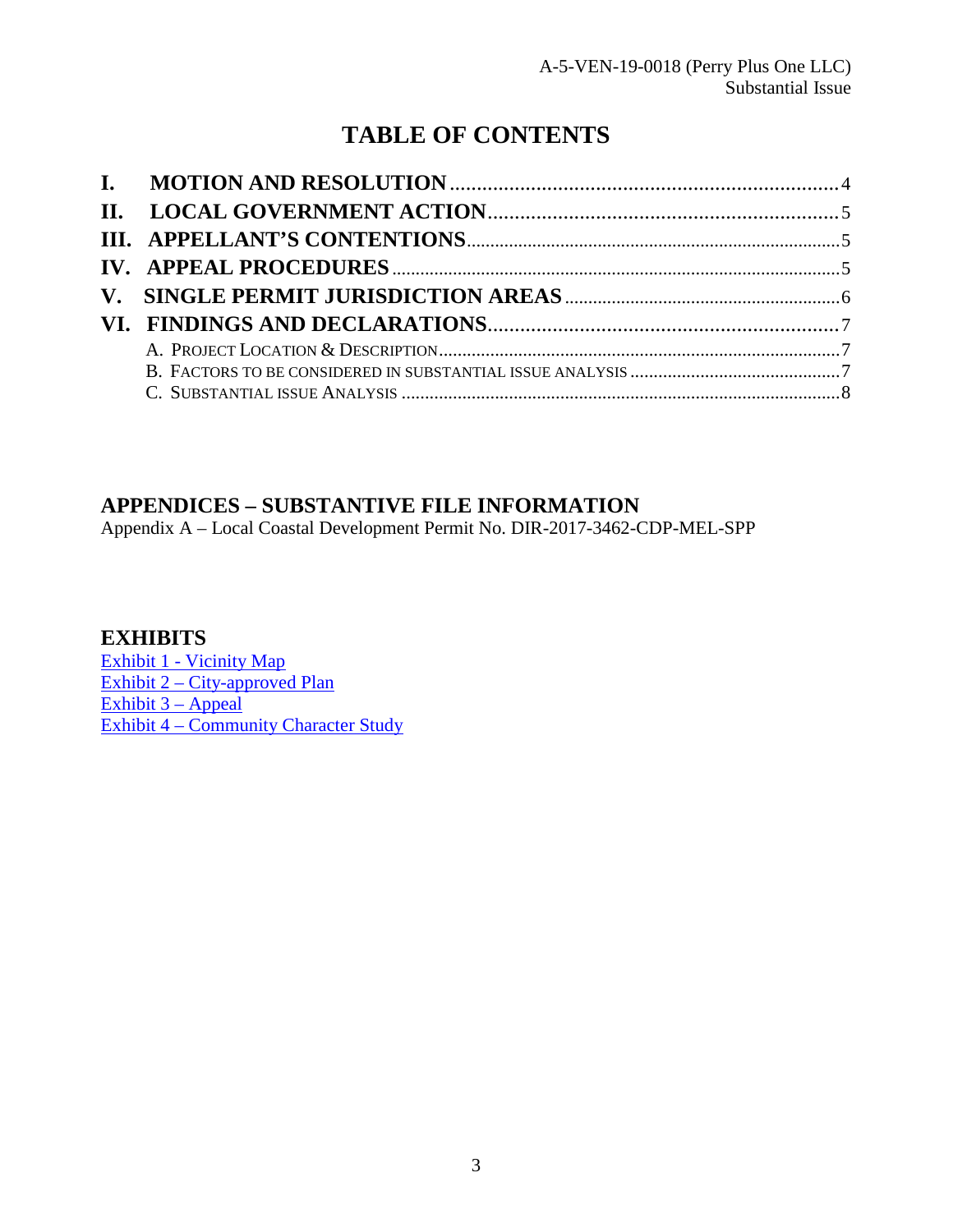## <span id="page-3-0"></span>**I. MOTION AND RESOLUTION – SUBSTANTIAL ISSUE FINDING**

#### **Motion:**

*I move that the Commission determine that Appeal No. A-5-VEN-19-0018 raises NO substantial issue with respect to the grounds on which the appeal has been filed under Section 30602 of the Coastal Act.* 

Staff recommends a **NO** vote. Failure of the motion will result in a de novo hearing on the application and adoption of the following resolution and finding. Passage of this motion will result in a finding of No Substantial Issue and the local action will become final and effective. The motion passes only by an affirmative vote of the majority of the Commissioners present.

#### **Resolution:**

*The Commission hereby finds that Appeal No. A-5-VEN-19-0018 presents a SUBSTANTIAL ISSUE with respect to the grounds on which the appeal has been filed under §30602 of the Coastal Act regarding consistency with Chapter 3 policies of the Coastal Act.* 

## <span id="page-3-1"></span>**II. LOCAL GOVERNMENT ACTION**

According to the City's record, the subject duplex, located at 812 and 814 Amoroso Place, was built circa 1921. On September 26, 2016, the City of Los Angeles Housing and Community Investment Department (HCIDLA) issued an Order to Comply after discovering that the duplex was converted to a single-family residence without proper permits. Due to the lack of permits, it is unclear when the duplex was converted to a single-family residence. However, according to e-mail correspondence found in the City's record, the current property owner, Alexander White, purchased the property in November 2015, subsequent to the conversion, which he stated occurred in September 2015.

On August 17, 2017, the applicant applied for a local CDP from the City for a "change of use from duplex to [single-family residence] with no change to building composition in order to rectify an order to comply. Addition of second story ADU to existing detached garage".

On July 13, 2018, the HCIDLA determined, pursuant to Mello Act requirements, that no affordable units exist and thus, no units need to be replaced for 812 & 814 Amoroso Place.

On January 29, 2019, the City of Los Angeles Planning Director issued a determination DIR-2017- 3462-CDP-MEL-SPP authorizing the "conversion of an existing duplex to a 1,008 sq. ft., one-story, single-family dwelling," where "no structural changes or alterations to the building façade are proposed, and two parking spaces will be maintained on-site." The determination included approval under the project permit compliance review and CEQA findings that the project is categorically exempt (ENV-2017-3463-CE). There was no mention or approval of a second-story ADU to the existing detached garage, and no such development was approved in the City's final plans.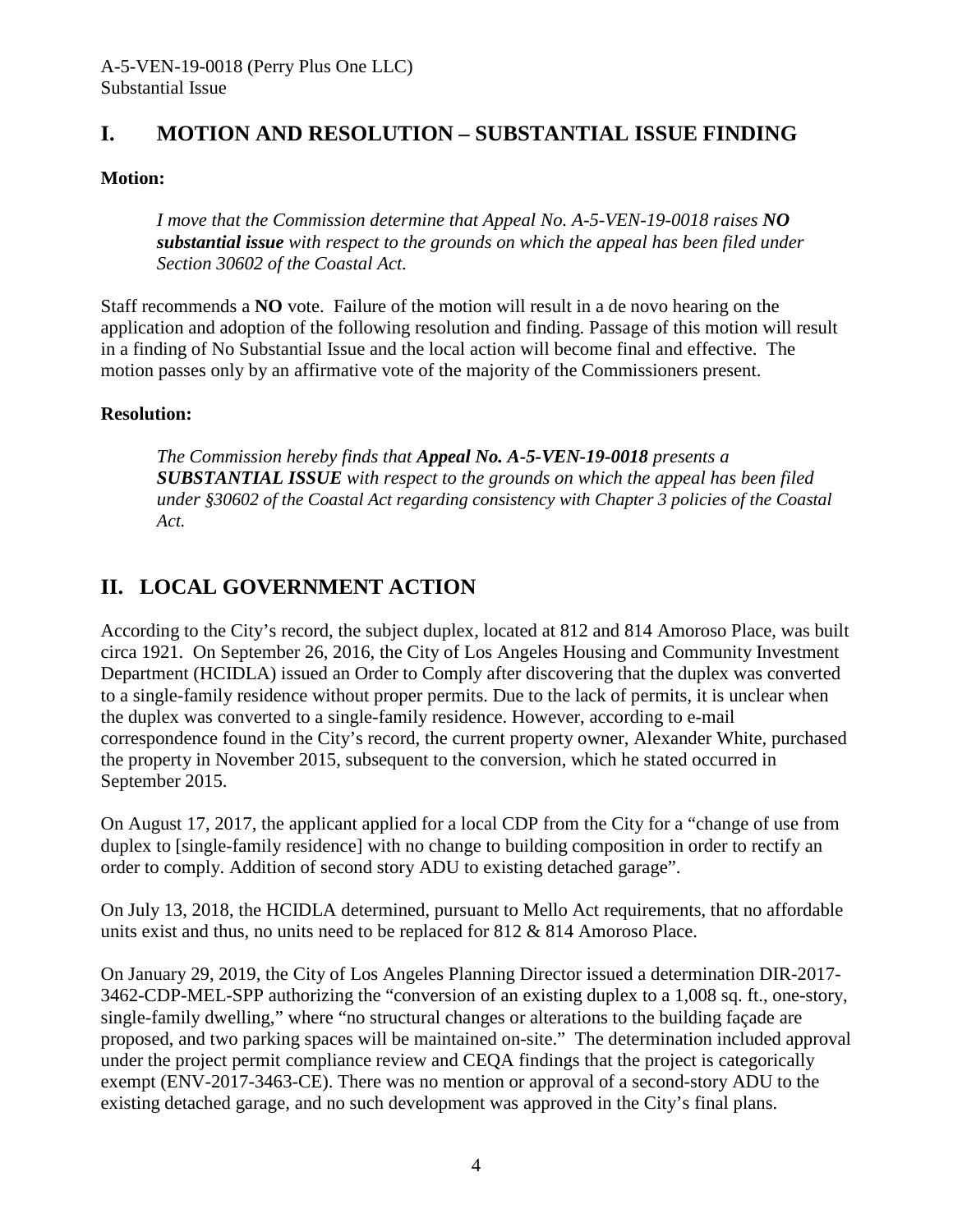On February 18, 2019, the Commission's South Coast District Office received the City's Notice of Final Action, and the Commission's twenty working-day appeal period was established. One appeal was received on March 18, 2019, within the Commission's twenty working-day appeal period. No other appeals were received prior to the end of the Appeal period on March 18, 2019. This is a combined substantial issue and de novo application hearing for the project.

## <span id="page-4-0"></span>**III. APPELLANT'S CONTENTIONS**

On March 18, 2019, the Coastal Commission's Executive Director, John Ainsworth, appealed the City-approved project for an after-the-fact conversion of a duplex to a single-family residence. The appellant contends that the City-approved single-family residence is not consistent with the LUP, which designates the lot as Multi-Family Residential – Low-Medium I Density (Policies I.A.5 and I.A.6). The appellant further argues that the project does not preserve overall density in an area able to accommodate it, such as the subject site, consistent with Section 30250 of the Coastal Act and that the loss of a unit in this area would require the construction of a new unit elsewhere in order to preserve overall density consistent with Section 30250 of the Coastal Act. Furthermore, the appellant contends that the City's findings do not adequately discuss how the conversion of a duplex to a single-family residence on a lot that is designated Multi-Family Residential – Low-Medium I Density is consistent with the community character of the area consistent with Section 30253 of the Coastal Act, which requires that community character of neighborhoods located in popular visitor destinations, such as Venice, be protected (**[Exhibit 3](https://documents.coastal.ca.gov/reports/2019/5/w15a/w15a-5-2019-exhibits.pdf)**).

# <span id="page-4-1"></span>**IV. APPEAL PROCEDURES**

Section 30600(b) of the Coastal Act provides that prior to certification of its LCP, a local jurisdiction may, with respect to development within its area of jurisdiction in the coastal zone and consistent with the provisions of Sections 30604, 30620 and 30620.5, establish procedures for the filing, processing, review, modification, approval or denial of a coastal development permit. Pursuant to this provision, the City of Los Angeles developed a permit program in 1978 to exercise its option to issue local coastal development permits. Sections 13301-13325 of Title 14 of the California Code of Regulations provide procedures for issuance and appeals of locally issued coastal development permits. Section 30602 of the Coastal Act allows *any* action by a local government on a coastal development permit application evaluated under Section 30600(b) to be appealed to the Commission. The standard of review for such an appeal is the Chapter 3 policies of the Coastal Act. [Cal. Pub. Res. Code §§ 30200 and 30604.]

After a final local action on a local CDP application, the Coastal Commission must be noticed within five days of the decision. After receipt of such a notice which contains all the required information, a twenty working-day appeal period begins during which any person, including the applicant, the Executive Director, or any two members of the Commission, may appeal the local decision to the Coastal Commission. [Cal. Pub. Res. Code § 30602.] As provided under section 13318 of Title 14 of the California Code of Regulations, the appellant must conform to the procedures for filing an appeal as required under section 13111 of Title 14 of the California Code of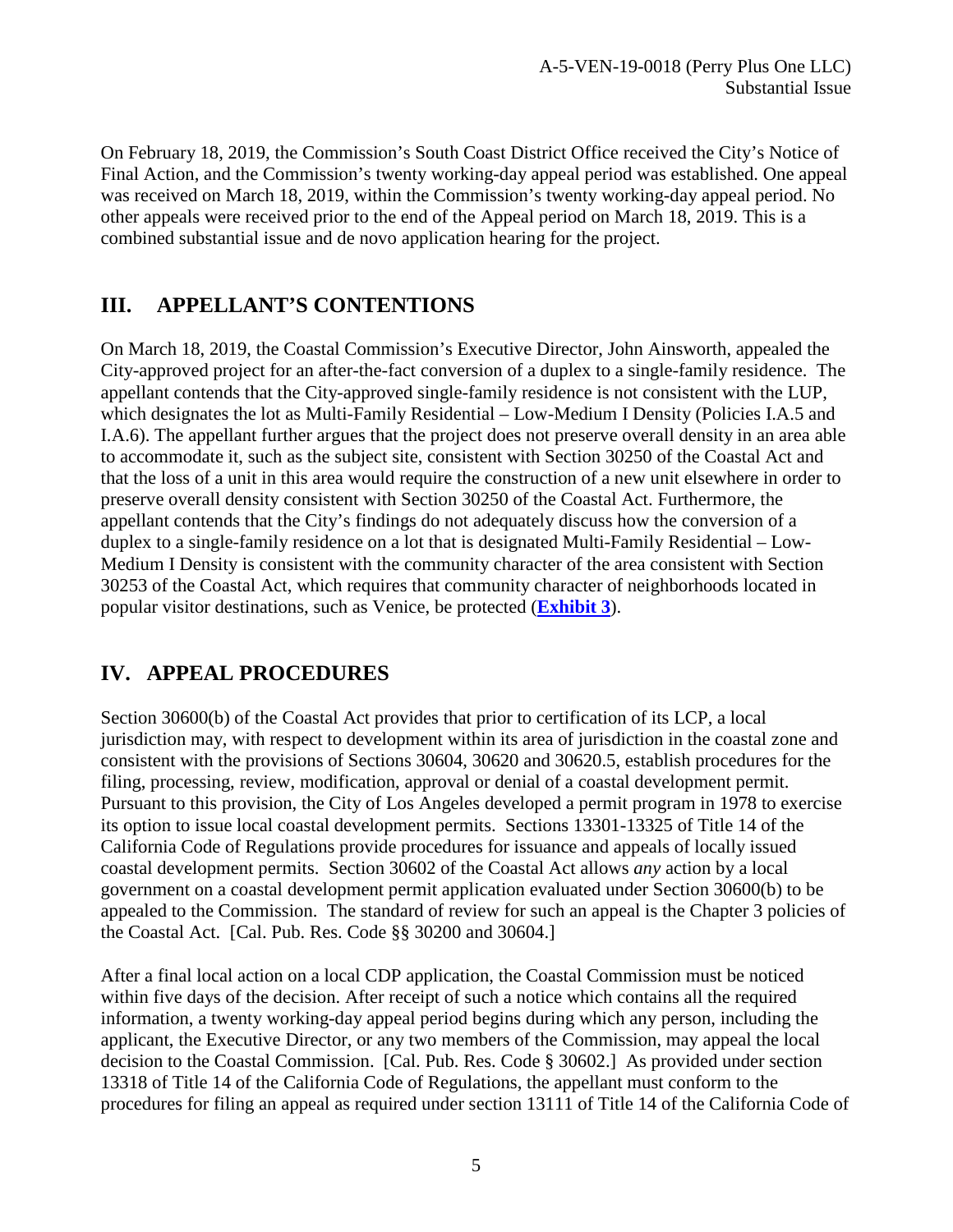#### A-5-VEN-19-0018 (Perry Plus One LLC) Substantial Issue

Regulations, including the specific grounds for appeal and a summary of the significant question raised by the appeal.

The action currently before the Commission is to find whether there is a "substantial issue" or "no substantial issue" raised by the appeal of the local approval of the proposed project. Sections 30621 and 30625(b)(1) of the Coastal Act require a de novo hearing of the appealed project unless the Commission determines that no substantial issue exists with respect to the grounds for appeal.

Commission staff recommends a finding of **substantial issue**. If the Commission decides that the appellant's contentions raise no substantial issue as to conformity with Chapter 3 of the Coastal Act, the action of the local government becomes final. Alternatively, if the Commission finds that a substantial issue exists with respect to the conformity of the action of the local government with the Chapter 3 policies of the Coastal Act, the local CDP is voided and the Commission will hear the de novo matter immediately following the substantial issue finding, unless the Commission schedules the de novo portion of the hearing for a future date. [Cal. Pub. Res. Code §§ 30621 and 30625.] Section 13321 of the Coastal Commission regulations specifies that de novo actions will be heard according to the procedures outlined in Sections 13114 and 13057-13096 of the Commission's regulations.

If there is no motion from the Commission to find no substantial issue, it will be presumed that the appeal raises a substantial issue and the de novo phase of the public hearing on the merits of the application will immediately follow. In this de novo public hearing on the merits of the application, the standard of review is the Chapter 3 policies of the Coastal Act. The Venice Land Use Plan, certified by the Commission on June 14, 2001, is used as guidance Sections 13110-13120 of Title 14 of the California Code of Regulations further explain the appeal hearing process.

If the Commission decides to hear arguments and vote on the substantial issue question, those who are qualified to testify at the hearing, as provided by Section 13117 of Title 14 of the California Code of Regulation, will typically have three minutes per side to address whether the appeal raises a substantial issue. The only persons qualified to testify before the Commission at the substantial issue portion of the appeal process are the applicant, persons who opposed the application before the local government (or their representatives), and the local government. Testimony from other persons must be submitted in writing. The Commission will then vote on the substantial issue matter. It takes a majority of Commissioners present to find that the grounds for the appeal raise no substantial issue.

# <span id="page-5-0"></span>**V. SINGLE PERMIT JURISDICTION AREAS**

Section 30601 of the Coastal Act provides details regarding the geographic areas where applicants must also obtain a coastal development permit from the Commission in addition to obtaining a local coastal development permit from the City. These areas are considered Dual Permit Jurisdiction areas. Coastal zone areas outside of the Dual Permit Jurisdiction areas are considered Single Permit Jurisdiction areas. Pursuant to Section 30600(b) of the Coastal Act, the City of Los Angeles has been granted the authority to approve or deny coastal development permits in both jurisdictions, but all of the City's actions are appealable to the Commission. The proposed project site is located within the *Single Permit Jurisdiction Area*.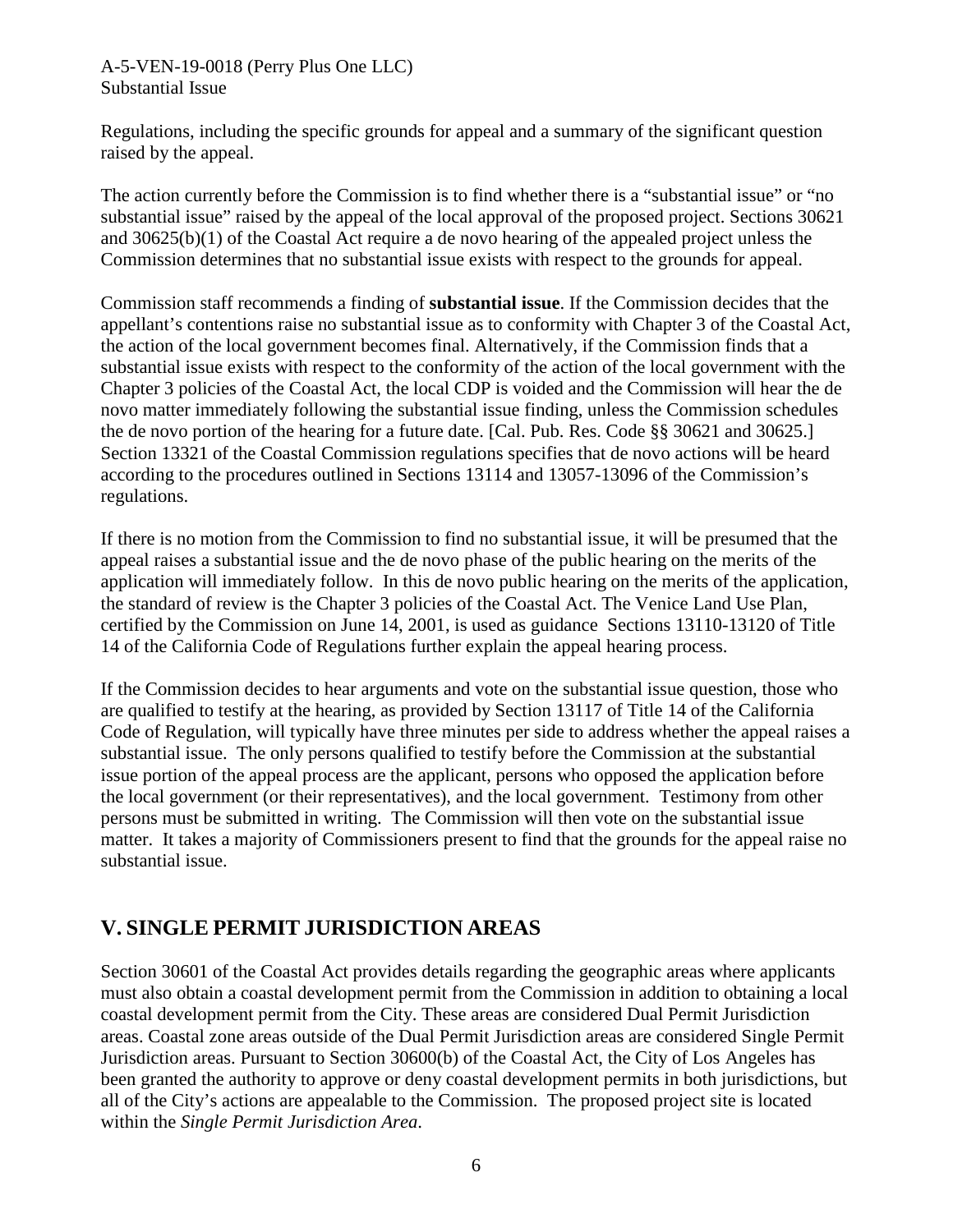## <span id="page-6-0"></span>**VI. FINDINGS AND DECLARATIONS**

### A. **PROJECT DESCRIPTION & LOCATION**

The City approved an after-the-fact conversion of a one-story, 15.8-ft. high, 1,009 sq. ft. duplex to a single-family home with a detached 18-ft. by 22-ft. two-car garage with no change in height, façade, or floor area. No changes were proposed or approved for the garage and it would continue to maintain vehicle access via the rear alleyway, Amoroso Court **[\(Exhibit 2\)](https://documents.coastal.ca.gov/reports/2019/5/w15a/w15a-5-2019-exhibits.pdf)**.

The subject site is a 3,330 sq. ft. lot located approximately one mile from the beach in the Milwood subarea of Venice (**[Exhibit 1](https://documents.coastal.ca.gov/reports/2019/5/w15a/w15a-5-2019-exhibits.pdf)**). The Milwood subarea is bounded by Lincoln Blvd to the north, California Ave to the west, Electric Ave to the south, and curves eastward toward Venice Blvd. The site is designated Multi-Family Residential - Low-Medium I Density by the certified LUP and zoned R2-1 by the City's zoning code, which has not been certified by the Commission and is not the standard of review for this project. The subject site is currently developed with a one-story residence built in 1921. No historic resources have been identified on site; however, the site is located adjacent to a designated walk street, Amoroso Place, and is further located within the City of Los Angeles' SurveyLA Walk Street Historic District. The structure is identified as a contributor to the historic residential development of the Venice Beach community. A mix of multi-story, single and multi-family residences characterizes this neighborhood.

### <span id="page-6-1"></span>**B. FACTORS TO BE CONSIDERED IN SUBSTANTIAL ISSUE ANALYSIS**

Section 30625(b)(1) of the Coastal Act states that the Commission shall hear an appeal of a local government action carried out pursuant to Section 30600(b) unless it finds that no substantial issue exists as to conformity with Chapter 3 of the Coastal Act. The term "substantial issue" is not defined in the Coastal Act or its implementing regulations. Section 13115(b) of the Commission's regulations simply indicates that the Commission will hear an appeal unless it "finds that the appeal raises no significant question." In previous decisions on appeals, the Commission had been guided by the following factors:

- 1. The degree of factual and legal support for the local government's decision that the development is consistent or inconsistent with the relevant provisions of the Coastal Act;
- 2. The extent and scope of the development as approved or denied by the local government;
- 3. The significance of the coastal resources affected by the decision;
- 4. The precedential value of the local government's decision for future interpretations of its LCP; and,
- 5. Whether the appeal raises local issues, or those of regional or statewide significance.

Staff is recommending that the Commission find that **a substantial issue exists** with respect to whether the local government actions conform to Section 30610 of the Coastal Act and Section 13250 of the California Code of Regulations for the reasons set forth below.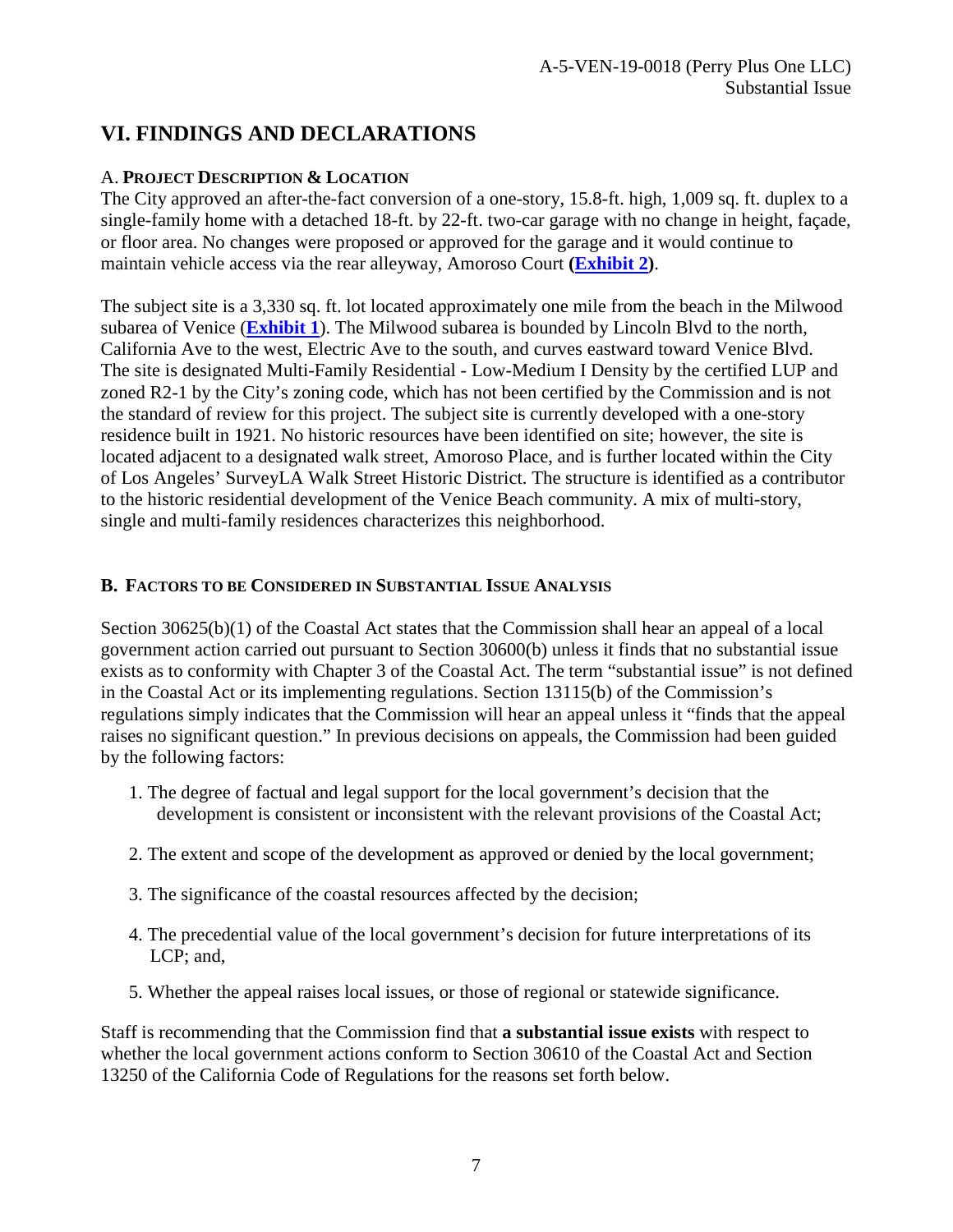#### <span id="page-7-0"></span>**C. SUBSTANTIAL ISSUE ANALYSIS**

Coastal Act Section 30250(a) states, in relevant part:

*New residential, commercial, or industrial development, except as otherwise provided in this division, shall be located within, contiguous with, or in close proximity to, existing developed areas able to accommodate it or, where such areas are not able to accommodate it, in other areas with adequate public services and where it will not have significant adverse effects, either individually or cumulatively, on coastal resources…* 

Coastal Act Section 30253 states:

*New development shall …* 

*(a) Minimize risks to life and property in areas of high geologic, flood, and fire hazard.* 

*(b) Assure stability and structural integrity, and neither create nor contribute significantly to erosion, geologic instability, or destruction of the site or surrounding area or in any way require the construction of protective devices that would substantially alter natural landforms along bluffs and cliffs.* 

*(c) Be consistent with requirements imposed by an air pollution control district or the State Air Resources Board as to each particular development.* 

*(d) Minimize energy consumption and vehicle miles traveled.* 

*(e) Where appropriate, protect special communities and neighborhoods that, because of their unique characteristics, are popular visitor destination points for recreational uses.* 

Coastal Act Section 30604 states, in relevant part:

*(f) The commission shall encourage housing opportunities for persons of low and moderate income.*

*(g) The legislature finds and declares that it is important for the commission to encourage the protection of existing and the provision of new affordable housing opportunities for persons of low and moderate income in the coastal zone.* 

#### *Duplex/Multi-Family Residential*

*It is the intent of Venice LUP to maintain existing stable multi-family residential neighborhoods. In those stable neighborhoods characterized by a mix of densities and dwelling types, permitted densities may be reduced to levels consistent with the character of the entire area in order to minimize impacts on infrastructure, services, and to maintain or enhance the residents' quality of life. The loss of potential units in these locations can be offset by the provision of new housing opportunities via bonuses for the replacement of affordable housing and in mixed-use development.*

Venice Land Use Plan Policy I. A. 5 states:

*Preserve and protect stable multi-family residential neighborhoods and allow for growth in areas where there is sufficient public infrastructure and services and the residents' quality of life can be maintained and improved.*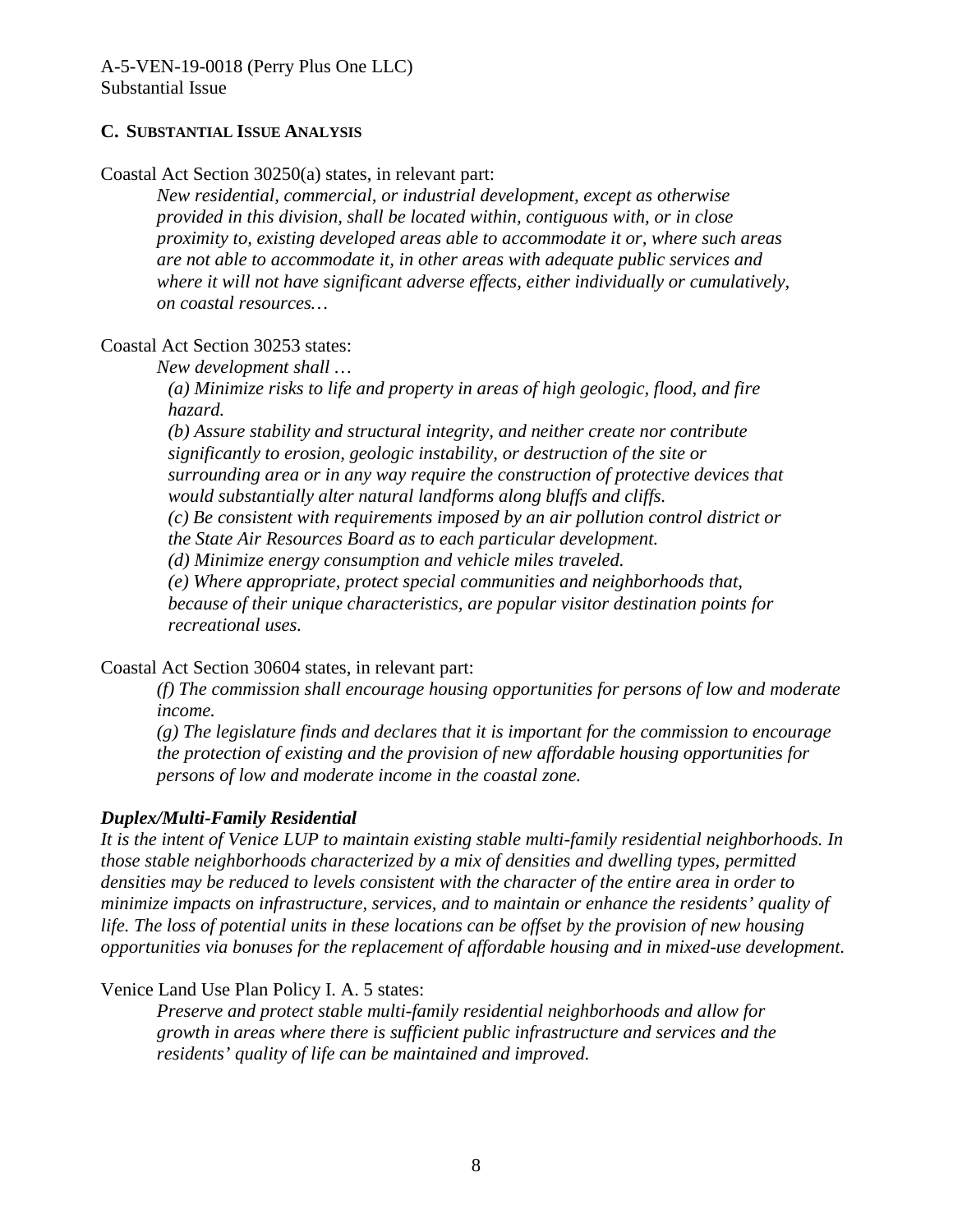Venice Land Use Plan Policy I. A. 6 states:

 $\overline{a}$ 

*Accommodate the development of duplexes and multi-family dwelling units in the areas designated as "Multiple Family Residential" and "Low Medium I" on the Venice Coastal Land Use Plan (Exhibits 9 through 12). Such development shall comply with the density and development standards set forth in this LUP.* 

*Southeast Venice and Milwood Use: Two units per lot, duplexes and multi-family structures*

*Density: One unit per 2,500 square feet of lot area. Lots smaller than 5,000 square feet are limited to a maximum density of two units per lot.*

*Replacement Units/Bonus Density: Lots greater than 5,000 square feet can add extra density at the rate of one unit for each 2,000 square feet in excess of 5,000 square feet in lot area if the unit is a replacement affordable unit reserved for low and very low income persons. (See LUP Policies I.A.9 through I.A.16).* 

*Yards: Yards shall be required in order to accommodate the need for fire safety, open space, permeable land area for on-site percolation of stormwater, and on-site recreation consistent with the existing scale and character of the neighborhood.* 

*Height: Not to exceed 25 feet for buildings with flat roofs, or 30 feet for buildings with stepped back or varied rooflines. (See LUP Policy I.A.1 and LUP Height Exhibits 13-16).* 

Coastal Act Section 30250(a) requires that new residential development be located in close proximity to existing developed areas able to accommodate it and where it will not have significant, cumulative adverse impacts to coastal resources. Section 30253 of the Coastal Act requires that new development minimize risks to life and property in high flood hazard areas and further minimize vehicle miles traveled. Together, these policies encourage the concentration of development in existing developed areas (i.e., infill) that will minimize impacts to coastal resources. In addition, the certified LUP incorporates these Coastal Act policies and designates specific areas in Venice where more dense developments should be encouraged (Policy I.A.6) and specific areas where only single-family residential neighborhoods are allowed (Policy I.A.4). Thus, the LUP reflects the City's assessment of those areas where more concentrated development should occur in Venice.

Maintaining housing density has not always been a priority for the Commission. However, housing shortages throughout the state have continued for many years, resulting in a growing effort to address and improve housing availability<sup>[1](#page-8-0)</sup>. In 2017, the State Legislature acknowledged that California is facing a severe housing crisis, and that current and future housing demands are exceeding the availability of housing units<sup>[2](#page-8-1)</sup>. According to the LUP, the Venice coastal zone

<span id="page-8-0"></span><sup>1</sup> Dahdoul, Ahmad, et. al. 7 May 2017. "*Building California's Future: Increasing the Supply of Housing to Retain California's Workforce*". USC Price. Pp. 3-4. [https://cfce.calchamber.com/wp-content/uploads/2017/06/CFCE-](https://cfce.calchamber.com/wp-content/uploads/2017/06/CFCE-Building-Californias-Future-Final-Report-May-7-2017.pdf)[Building-Californias-Future-Final-Report-May-7-2017.pdf.](https://cfce.calchamber.com/wp-content/uploads/2017/06/CFCE-Building-Californias-Future-Final-Report-May-7-2017.pdf) [2](https://cfce.calchamber.com/wp-content/uploads/2017/06/CFCE-Building-Californias-Future-Final-Report-May-7-2017.pdf) California Legislative Information. *Government Code Section 65852.150* pursuant to Senate Bill 1069 (Wieckowski)

<span id="page-8-1"></span>and Assembly Bill 2299 (Bloom), effective January 1, 2019.

[https://leginfo.legislature.ca.gov/faces/codes\\_displaySection.xhtml?lawCode=GOV&sectionNum=65852.150](https://leginfo.legislature.ca.gov/faces/codes_displaySection.xhtml?lawCode=GOV§ionNum=65852.150)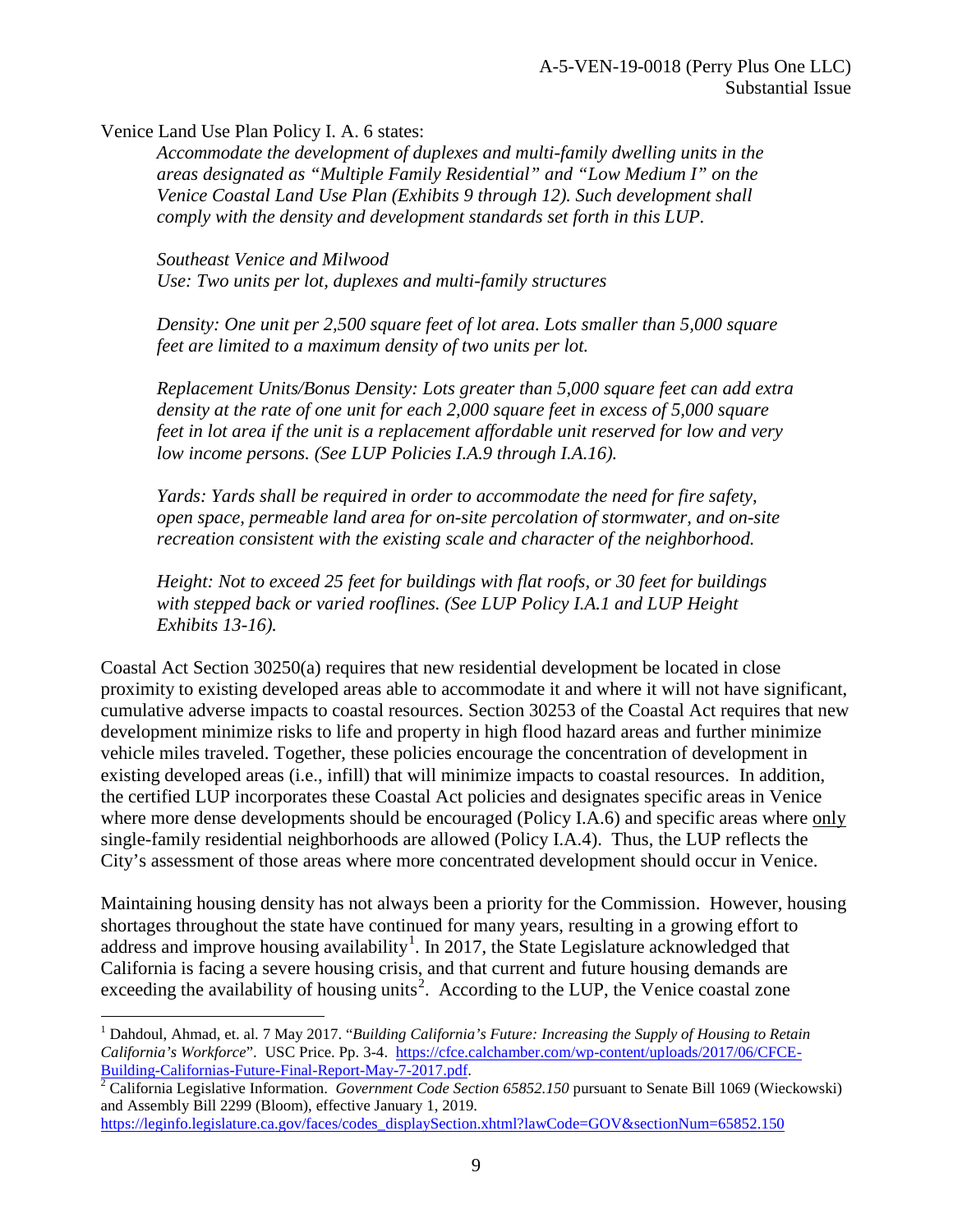#### A-5-VEN-19-0018 (Perry Plus One LLC) Substantial Issue

-

experienced a 19% increase in population from 1990 to 2010. The population is expected to increase to approximately 45,990 persons by the year 2030, assuming that there is a constant rate of projected growth and current trends remain unchanged. Thus, the Commission has more recently emphasized the importance of preserving existing housing stock in the coastal zone where appropriate to minimize impacts to coastal resources (Section 30250), encourage affordable housing (Section 30604(f)), and reduce traffic impacts and encourage use of public transportation and public access (Section 30253). The land use policies in the certified Venice LUP also seek to preserve and maintain housing density by encouraging the accommodation of duplexes and multifamily developments in areas deemed appropriate to sustain such development (Policy I.A.5 and I.A.6).

The City-approved project raises substantial issues under the development policies of the Coastal Act and the certified LUP. The City's record shows that the existing structure was originally constructed as a two-family residence (i.e. duplex) per a Certificate of Occupancy issued in 1954. After it was determined that the duplex had been converted to a single-family residence without a coastal development permit, the current owner applied to the City for a CDP, proposing conversion of a duplex to a single-family residence and an ADU above the garage. However, without explanation or analysis of the Coastal Act and LUP development policies discussed above, the City approved only conversion to a single-family residence; as such, the City-approved project does not include an ADU and will result in the loss of one housing unit at this site.

Duplexes and other multi-unit residential development are a significant component of the Milwood area. According to LandVision, a property research mapping tool, and verified on the County Assessor's webpage, the subarea consists of approximately 859 lots, approximately 32 of which are commercial (along Lincoln Blvd and Venice Blvd), including a church, and 829 of which are residential (**[Exhibit 4](https://documents.coastal.ca.gov/reports/2019/5/w15a/w15a-5-2019-exhibits.pdf)**). Of all residential lots in the subarea, 26.5% are multi-unit residences such as duplex, triplex, quadraplex, and condominiums while the remaining are single-family residences. The subject block is bounded by Linden Ave to the northeast and Oakwood Ave to the southwest. Within the block, all the lots fronting Amoroso Place are residential, a majority of which are singlefamily residences that were constructed in the early 1900s except for one duplex located two lots northeast of the subject site (820 Amoroso Place).

Policy I.A.5 of the certified LUP requires the *preservation* and *protection* of multi-family residential neighborhoods and to allow for growth in areas where there is adequate public infrastructure and services that maintain and improve resident's quality of life. The City's approval of the conversion of a duplex to a single-family residence at this site, without any analysis of the impacts of the loss of housing density in the Milwood area, fails to *preserve* and *protect* the *multi*family neighborhood in which the subject site is located, and, therefore, raises a substantial issue with regard to Policy I.A.5 of the certified LUP.

Policy I.A.6 of the certified LUP stipulates that allowed *uses* on lots designated Multi-Family Residential – Low Medium I Density consist of "*Two units per lot, duplexes and multi-family structures*." As mentioned by the appellant, the City's findings do not substantiate that the conversion of the duplex to a single-family residence is consistent with the LUP Policies I.A.5 and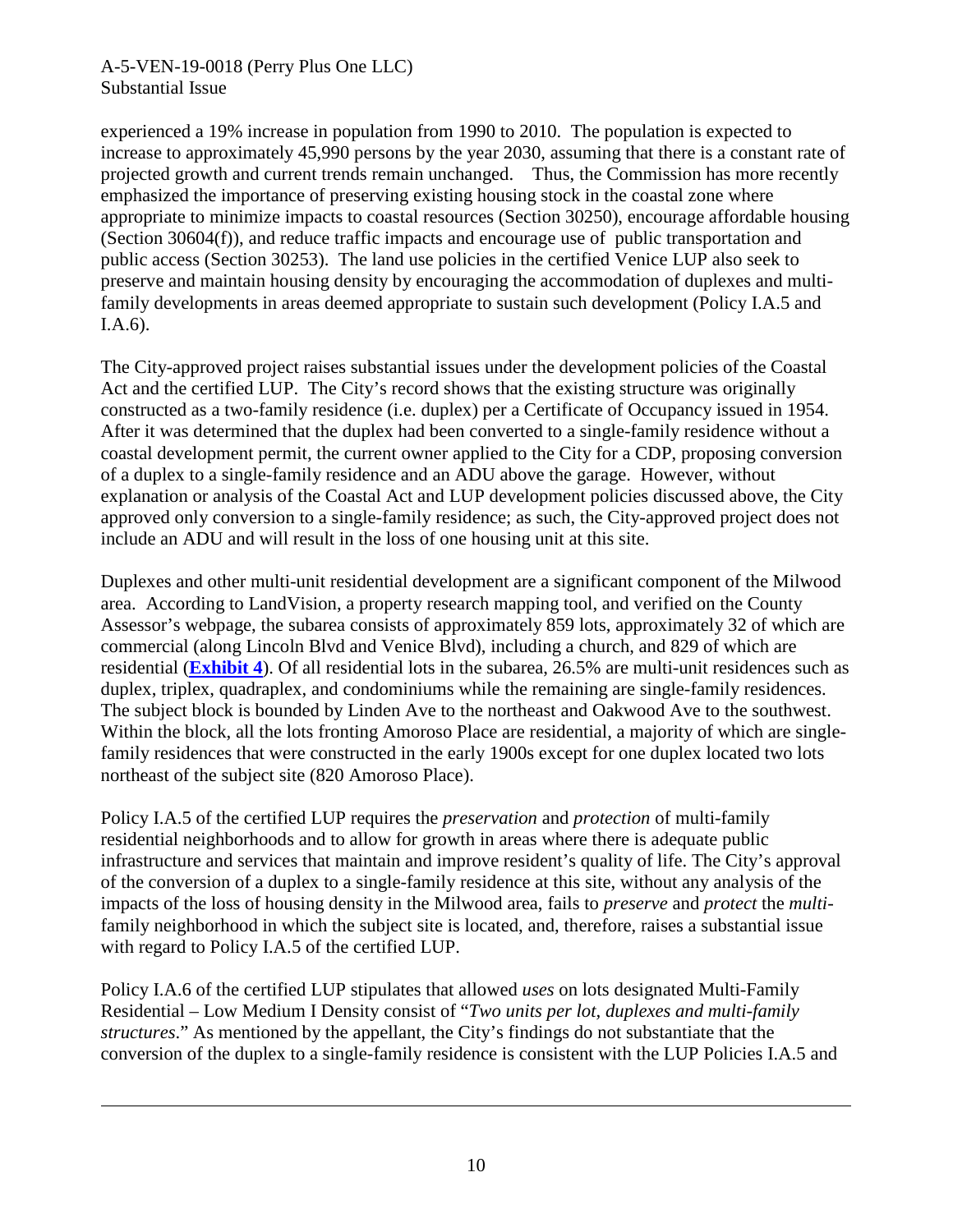I.A.6. Rather, the City's findings state that the project is consistent with LUP Policies I.A.2<sup>[3](#page-10-0)</sup> and I.A.4[4](#page-10-1) for *Single*-Family Residential designated areas; however, there are no Single-Family Residential designated areas in the Milwood subarea. Thus, the City's findings utilize the wrong policies as a basis for approval. Although the City's zoning code, R2-1, indicates that single-family residences are an allowable use<sup>[5](#page-10-2)</sup> on the subject lot, the zoning code is not certified by the Commission and is not the standard of review. In addition, the City fails to address the certified LUP policies requiring protection and preservation of multi-family neighborhoods. The Cityapproved project for the conversion of a duplex to a single-family residence on a lot that is designated Multi-Family Residential and Low Medium I Density would result in a loss of density because the lot can indisputably support two units, and therefore, raises a substantial issue with regard to Policy I.A.6 of the certified LUP.

Applying the five factors listed in the prior section clarifies that the appeal raises a "substantial issue" as to the project's conformity with Chapter 3 of the Coastal Act.

The first factor is the degree of factual and legal support for the local government's decision that the development is consistent or inconsistent with the relevant provisions of the Coastal Act. The City's findings address LUP policies for the preservation of single-family designated areas and not multifamily areas, utilizing the wrong policies as a basis for approval. The City's findings raise substantial questions as to whether the project can be found consistent with Coastal Act development policies (30250 and 30253) encouraging the concentration of development in areas that can accommodate it and that will minimize impacts to coastal resources and minimize traffic and congestion, as well as policies of the certified LUP that designate areas where more dense development should be concentrated, including the Milwood subarea where this project is located. Thus, there is inadequate factual and legal support for the City's decision and the project raises a substantial issue.

The second factor is the extent and scope of the development as approved by the local government. The extent and scope of the locally-approved development is clear because the City-approved plans demonstrate that the project involves conversion of a duplex to a single-family residence. Although the project involves the conversion of a duplex to a single-family residence on one lot, which is relatively small in scope, similar projects in Venice have and are likely to come before the

<span id="page-10-0"></span> $\overline{a}$ <sup>3</sup> **Policy I.A.2.** Preserving stable single-family residential neighborhoods aims to "ensure that the character and scale of existing single-family neighborhoods is maintained and allow for infill development provided that it is compatible with and maintains the density, character and scale of the existing development. A second residential unit or an accessory living quarter may be permitted on lots designated for single-family residence land uses, provided that the lot has a minimum lot area of 4,600 square feet in the Venice Canals subarea, or 10,000 square feet in the Silver Strand, Southeast Venice, or Oxford Triangle subareas, and all units conform to the height limit, parking requirements, and other development standards applicable to the site."<br><sup>4</sup> **Policy I.A.4.** states: "Accommodate the development of single-family dwelling units in areas designated as 'single-

<span id="page-10-1"></span>family residential' and 'low medium I density'…Such development shall comply with the density and development standards set forth..." However, the development standard does not list the Milwood subarea.<br><sup>5</sup> According to Section 12.09 of the City of Los Angeles' municipal code, R2 – two family zone – areas allow "any

<span id="page-10-2"></span>use…in the "R1" One-family zone". American Legal Publishing Corporation. 2019. "*Official city of Los Angeles Municipal Code ™ - Chapter I, Planning and Zoning*".

[http://library.amlegal.com/nxt/gateway.dll/California/lapz/municipalcodechapteriplanningandzoningco/chapterigeneralp](http://library.amlegal.com/nxt/gateway.dll/California/lapz/municipalcodechapteriplanningandzoningco/chapterigeneralprovisionsandzoning/article2specificplanning-zoningcomprehen/sec1209r2two-familyzone?f=templates$fn=default.htm$3.0$vid=amlegal:lapz_ca$anc=JD_12.09.) [rovisionsandzoning/article2specificplanning-zoningcomprehen/sec1209r2two-](http://library.amlegal.com/nxt/gateway.dll/California/lapz/municipalcodechapteriplanningandzoningco/chapterigeneralprovisionsandzoning/article2specificplanning-zoningcomprehen/sec1209r2two-familyzone?f=templates$fn=default.htm$3.0$vid=amlegal:lapz_ca$anc=JD_12.09.)

[familyzone?f=templates\\$fn=default.htm\\$3.0\\$vid=amlegal:lapz\\_ca\\$anc=JD\\_12.09.](http://library.amlegal.com/nxt/gateway.dll/California/lapz/municipalcodechapteriplanningandzoningco/chapterigeneralprovisionsandzoning/article2specificplanning-zoningcomprehen/sec1209r2two-familyzone?f=templates$fn=default.htm$3.0$vid=amlegal:lapz_ca$anc=JD_12.09.)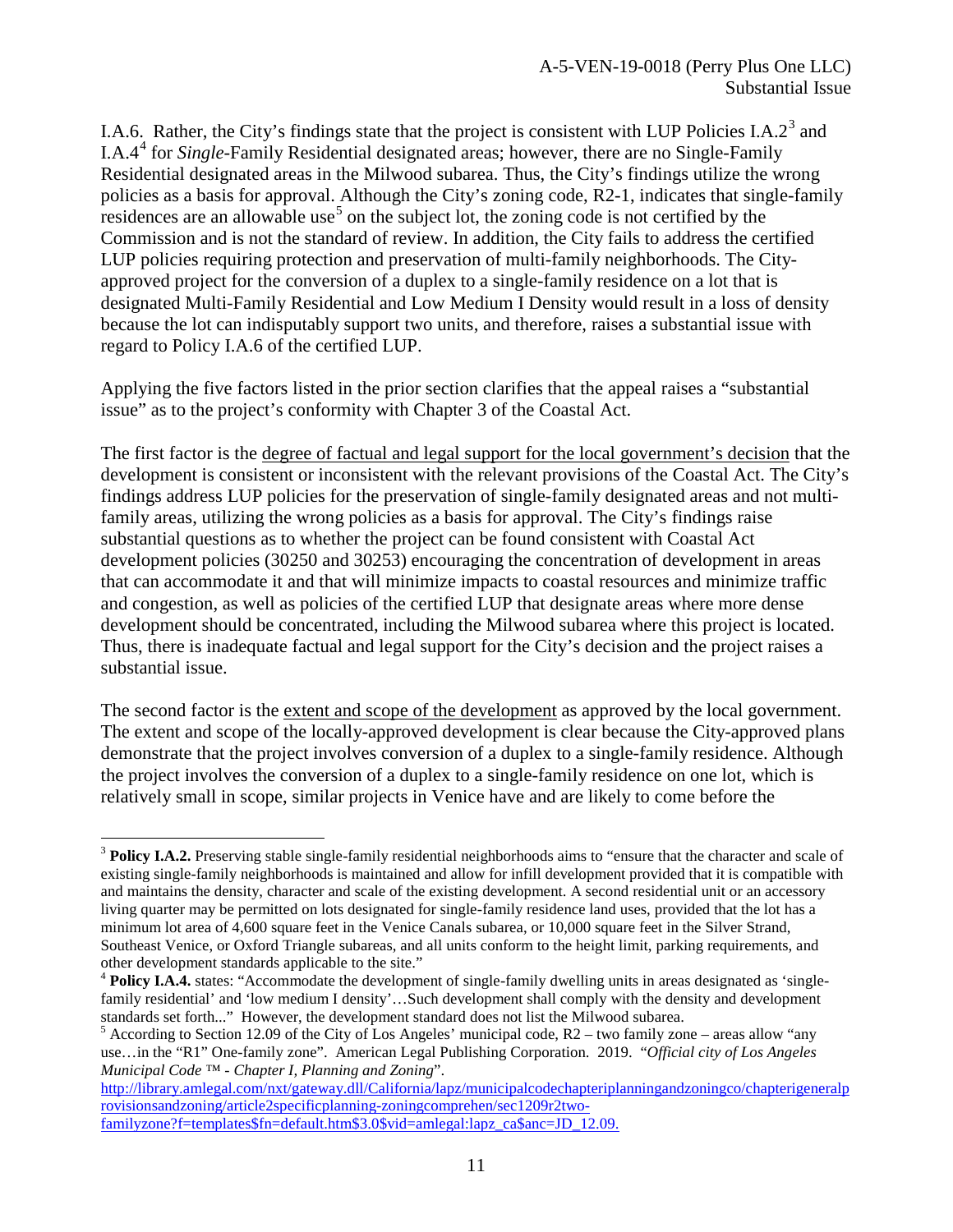#### A-5-VEN-19-0018 (Perry Plus One LLC) Substantial Issue

Commission and, therefore, this project could have much more significant cumulative impacts on coastal resources, increasing development pressure in other areas that may not be as well suited for concentrated development, sea level rise impacts, or access to public transportation. Therefore, the extent and scope of the project as approved by the local government raises a substantial issue.

The third factor is the significance of the coastal resources affected by the decision. Although this project involves the loss of only one unit, as discussed above, similar projects have and are likely to come before the Commission, raising concerns about cumulative impacts to coastal resources. In addition, the shortage of housing and affordable housing, in particular, is a significant issue in California and the coastal zone. The preservation of density in existing developed areas able to accommodate it is important because it encourages residents to live near recreation and residentserving areas thereby reducing dependency on vehicles for transportation traveled to access such areas (Section 30253), thereby minimizing adverse effects to coastal resources (Section 30250). Here, the project is located in an area adjacent to popular recreational areas as well as public transportation opportunities, is in an area likely to be protected from impacts of sea level rise and therefore will minimize impacts to coastal resources, and has been designated by the certified LUP as an area appropriate for multi-family development. Therefore, the significance of coastal resources affected by the City's approval raises a substantial issue.

The fourth factor is the precedential value of the local government's decision for future interpretations of its LCP. The City does not currently have a certified LCP, but it does have a certified LUP. The LUP incorporates Coastal Act policies that encourage the concentration of new development in more dense areas that are able to accommodate it, and specifically encourages multi-family structures in the Milwood subarea. Yet, the City failed to address these policies in its decision, raising substantial questions as to whether the project complies with the Coastal Act, and potentially prejudicing future interpretations of the certified LUP as well as the City's ability to certify an LCP that complies with the Coastal Act.

The final factor is whether the appeal raises local issues, or those of regional or statewide significance. The City's approval of a project that would contribute to the loss of housing density in an area that the Venice LUP specifically designates as appropriate for more dense development raises matters of statewide concern. As discussed, California is experiencing a severe housing crisis state-wide. The preservation of density in existing developed areas able to accommodate it allows residents to live and access nearby recreation and commercial areas that further reduces vehicle miles traveled, thus minimizing impacts to coastal resources. In addition, the Venice LUP specifically designates areas that are more appropriate for duplexes and multi-family developments and those areas that are more appropriate for single-family residential neighborhoods, and requires the protection of stable multi-family residential neighborhoods. In this case, the City-approved project is located within a Multi-Family designated neighborhood of the LUP which contains existing multi-family residences, where the site is located near popular recreation and commercial corridors and public transportation nodes that access the broader Los Angeles region. Thus, the project raises issues regarding housing density, affordable housing, concentrating development in areas that minimize coastal resource impacts, and coastal hazards/sea level rise planning, all of which are issues of significant state-wide concern. Thus, this factor weighs in favor of finding substantial issue.